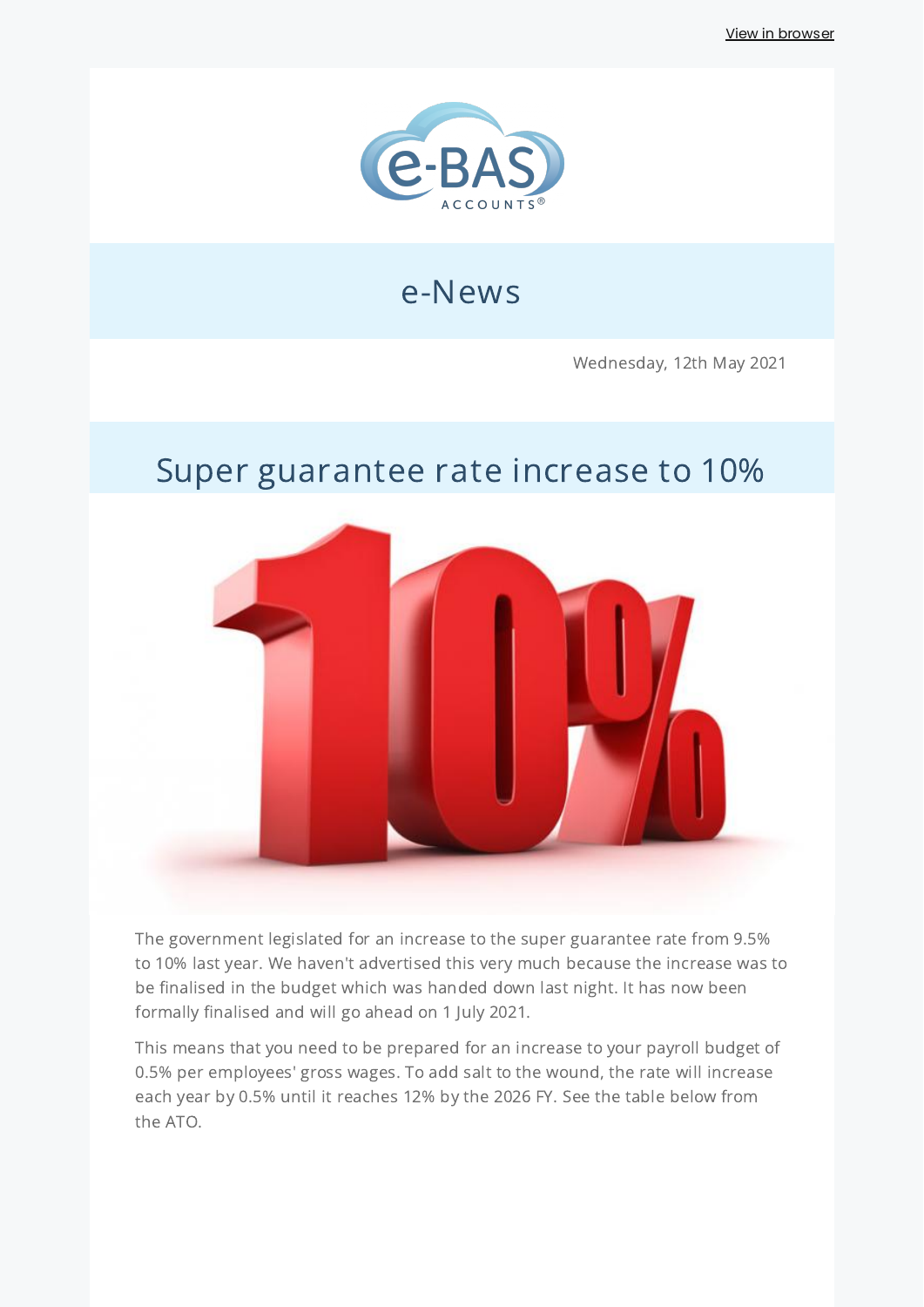| Period                                    | General super<br>guarantee (%) | Super guarantee<br>(%) for Norfolk<br><b>Island</b> (transitional<br>rate) |
|-------------------------------------------|--------------------------------|----------------------------------------------------------------------------|
|                                           |                                | (from 1 July 2016)                                                         |
| 1 July 2002 - 30 June 2013                | 9                              | 0                                                                          |
| 1 July 2013 - 30 June 2014                | 9.25                           | 0                                                                          |
| 1 July 2014 - 30 June 2015                | 9.5                            | 0                                                                          |
| 1 July 2015 - 30 June 2016                | 9.5                            | 0                                                                          |
| 1 July 2016 - 30 June 2017                | 9.5                            | 1                                                                          |
| 1 July 2017 - 30 June 2018                | 9.5                            | 2                                                                          |
| 1 July 2018 - 30 June 2019                | 9.5                            | 3                                                                          |
| 1 July 2019 - 30 June 2020                | 9.5                            | 4                                                                          |
| 1 July 2020 - 30 June 2021                | 9.5                            | 5                                                                          |
| 1 July 2021 - 30 June 2022                | 10                             | 6                                                                          |
| 1 July 2022 - 30 June 2023                | 10.5                           | 7                                                                          |
| 1 July 2023 - 30 June 2024                | 11                             | 8                                                                          |
| 1 July 2024 - 30 June 2025                | 11.5                           | 9                                                                          |
| 1 July 2025 - 30 June 2026                | 12                             | 10                                                                         |
| 1 July 2026 - 30 June 2027                | 12                             | 11                                                                         |
| 1 July 2027 - 30 June 2028<br>and onwards | 12                             | 12                                                                         |

While this is great news for employees, it certainly adds to the financial pressures felt by small business owners. I hear you! It will now cost you more to employ people.

If you use an accounting software package, you won't need to make any adjustments to see the increase in your payroll - the developers will do that for you. If you process payroll manually, however, you will need to remember to change from 9.5 % to 10%.

One last thought before I head off for the evening - if your employees are on a fixed salary inclusive of super, then the super rate increase will effectively decrease their take-home pay. If this affects you, you should sit down with these employees and discuss the impact of the rate increase before 1 July 2021 and make any adjustments required.

# Latest Articles